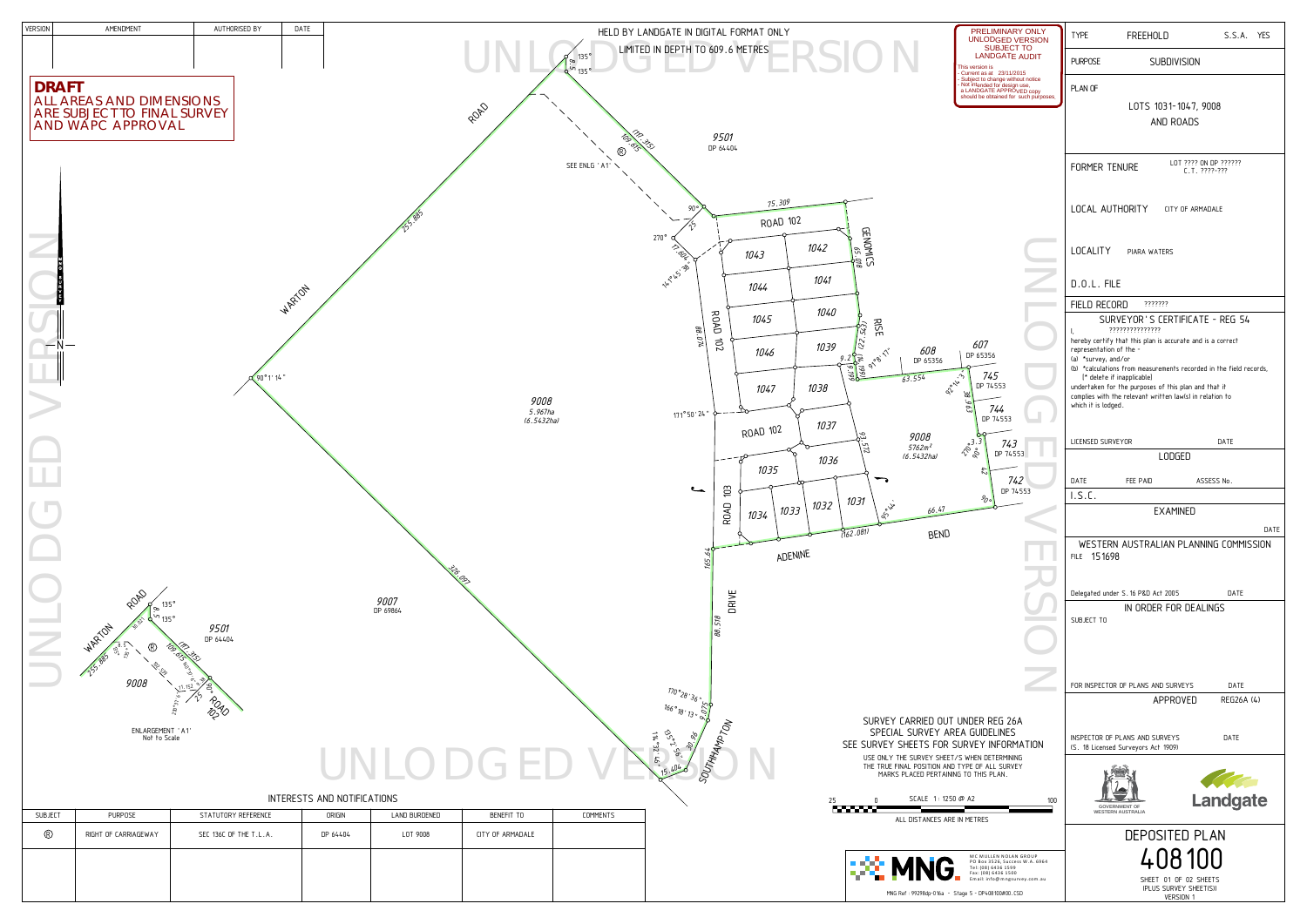UNLODGED VERSION  $-N-$ 



YEVRUGNM

This version is LANDGATE AUDIT SUBJECT TOUNLODGED VERSION PRELIMINARY ONLY

- Current as at 23/11/2015<br>- Subject to change without notice<br>- Not intended for design use,<br>- a LANDGATE APPROVED copy